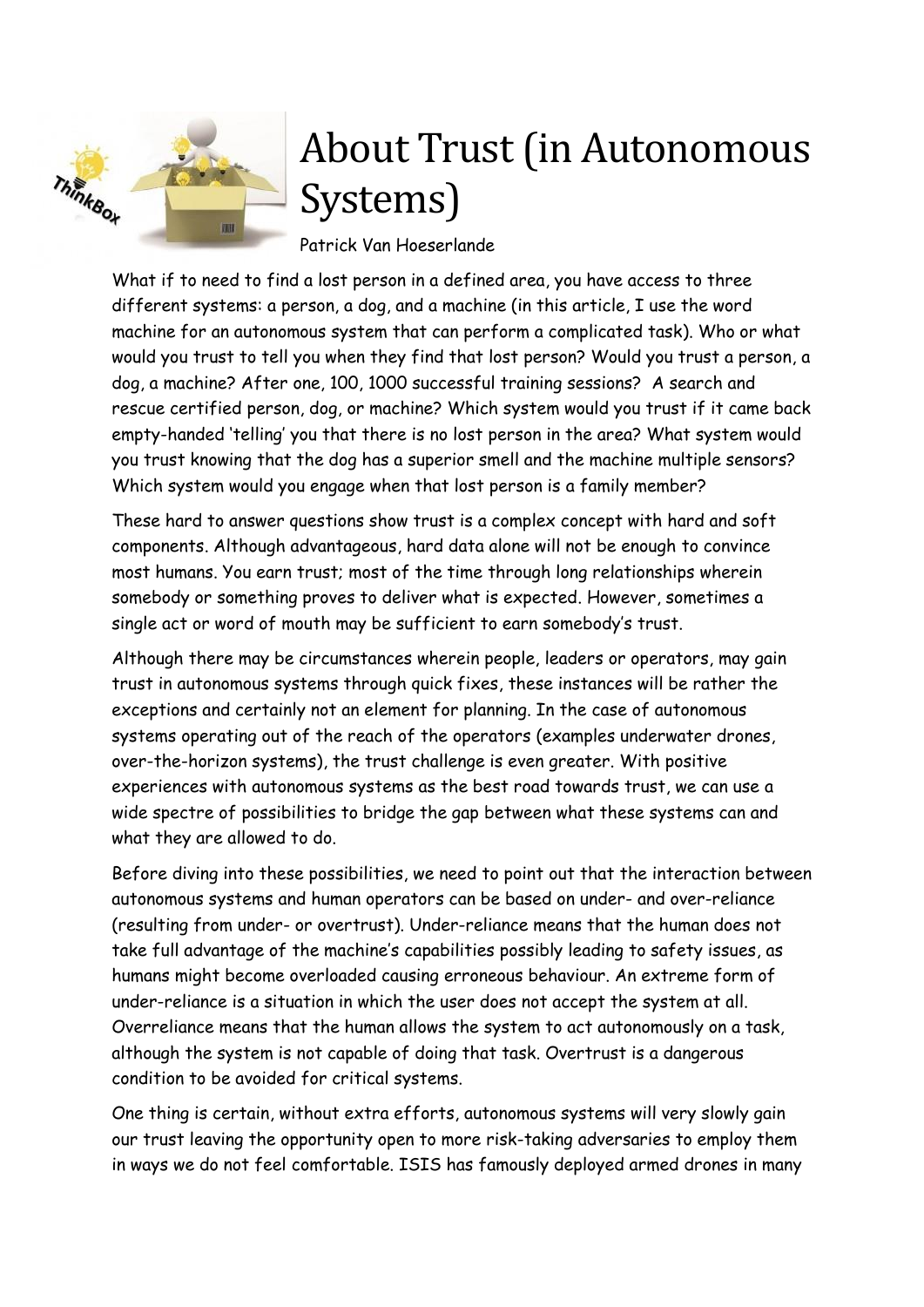of its attacks and Russian soldiers have deployed ground robots to Syria. There's no indication that any of these machines were fully autonomous, but the manner in which their operators used them suggests that was more of a technical - rather than ethical – barrier. <sup>1</sup> A low percentage of chance to finish the job may be made good by employing a high quantity of systems and still create an effect at a relatively low cost. How must trust do you need to have in one system if the mission success rate can be made good by quantity. Joseph Stalin's citation that quantity has a quality all its own stays valid with modern technology.

# DESIGN FEATURES

-

Although current technological developments look very promising in providing a high degree of autonomy, trust may be maintained through the requirement for the socalled "human in/on the loop" (e.g., weapon release criteria, legal obligations related to the safety of navigation). Even if this might limit the autonomy of the system at the start, this requirement could be relaxed as operators and leaders learn to trust the decisions of the system. Humans are bad at detecting rare faults, meaning that a highquality autonomous decision-making process endangers the effectiveness of the humanin-the-loop setup.

Sometimes 'halo' and 'horn' effects bias our judgements about people and their actions. These effects have also their impact on human-machine trust. We could exploit these effects by making sure that autonomous systems are good-looking.

Another effect that supports increasing trust in autonomy is anthropomorphization. By giving names, we consider non-human subject looks like it has a face, we would like to be friends with it, or we cannot explain its unpredictable behaviour. Whatever the reason, it creates a bond and with it comes a level of trust. To exploit this effect, we should stimulate operators to give their systems names.

Similarly, the ability of a machine to communicate and interact with operators in a human-like way by 'facial' expressions and voice plays on the soft factor to augment trust.

# EDUCATION AND TRAINING FOR OPERATORS AND LEADERS

It is important to educate operators and leaders in the interaction with new technology and to enhance the experience through training to build the right level of human trust in employed systems.

The principle "Train as you fight – Fight as you train" should be incorporated as much as possible. Increased processing capacity, alongside the adoption of open, networked, architectures will enable the use of simulators for the vast majority of training needs,

<sup>1</sup> [Soldiers Don't Trust Robot Battle Buddies. Can Virtual](https://www.defenseone.com/technology/2020/11/soldiers-dont-trust-robot-battle-buddies-can-virtual-training-fix/170378/) Training Fix That? - Defense One, 02 Dec 20.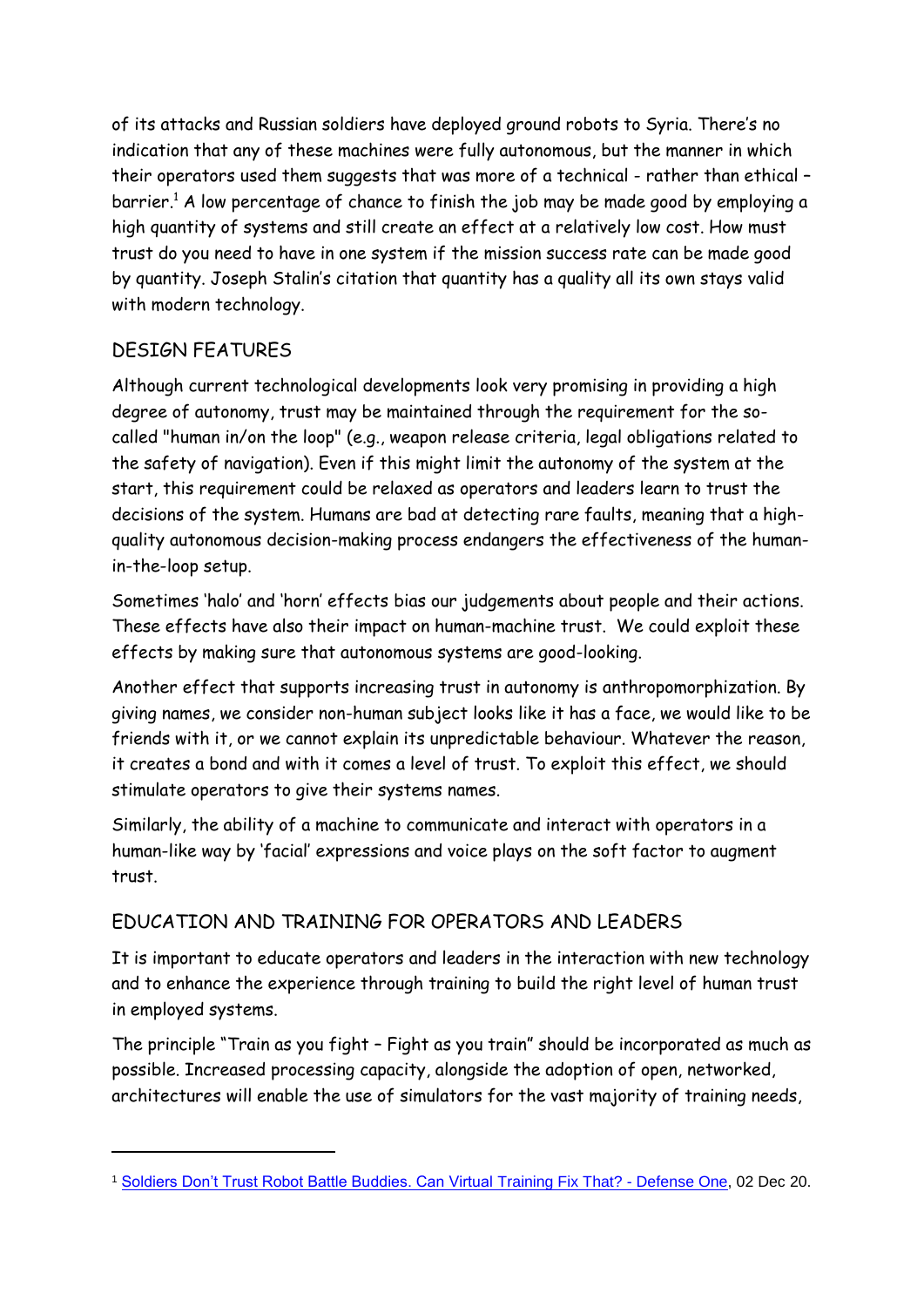increasing frequency and efficiency. However, for as long as operators need to operate close to in-theatre autonomous systems, there will still be a need to conduct live training to acclimatise personnel. There will also be an enduring need to validate simulator modelling with live training and operational assessments.

In his paper "[This Is My Robot. There Are Many Like It But This One Is Mine](https://calhoun.nps.edu/bitstream/handle/10945/65478/20Jun_Yurkovich_Daniel.pdf?sequence=1&isAllowed=y)," Major Yurkovich argues that "inability to (a) understand artificial intelligence (AI) and (b) train daily, will compound to create an atmosphere of mistrust in valuable systems that could otherwise improve the lethality of Infantry Marines." The key to building that trust might be allowing operators to help train the AI-powered machines that serve beside them, as opposed to just handing a soldier, Marine, or airmen a robot and sending the pair off to war together. "Teaching and developing AI agents within a simulated environment by the end user indicate there is the potential for better trust in the AI agent by the end-user when placed as a teammate" within a human-machine team, Yurkovich wrote. This is an approach called interactive machine learning (see also my story 'BLEU BREACH').

## M&S WITH BOUNDARY EXPERIMENTS

Countless simulations supported by experimentations and real-life demonstrations of its predicted behaviour in extreme situations of the operational envelope can proof its trustworthiness. The extremer and less certain these situations are, the higher the impact of such demonstrations.

#### PEER AND THIRD-PARTY VALIDATION

Verification and validation of the individual systems and the collective must not be limited to the initial commissioning but regularly executed. NATO-wide information sharing will offer great benefits with greater access to peer validation and internal data testing. Another option is to create a NATO body for validating autonomous systems.

#### HUMAN-MACHINE TEAMING

Although very promising, machines are not a panacea, certainly not soon, and complementary approaches are needed. The employment of autonomous systems will be directed on the dirty, dull, dangerous, and difficult (4 Ds), while trust and understanding develop.

Humans are not well suited for these 4Ds jobs, but are more flexible and dexterous, can think beyond algorithms to come up with unique ways of solving problems, are empathetic, have emotional intelligence and more. Whatever the improvements in AI, autonomous systems cannot think beyond algorithms to solve problems creatively, demonstrate empathy and emotion, or invent. Humans are needed to program, repair and teach/train autonomous systems.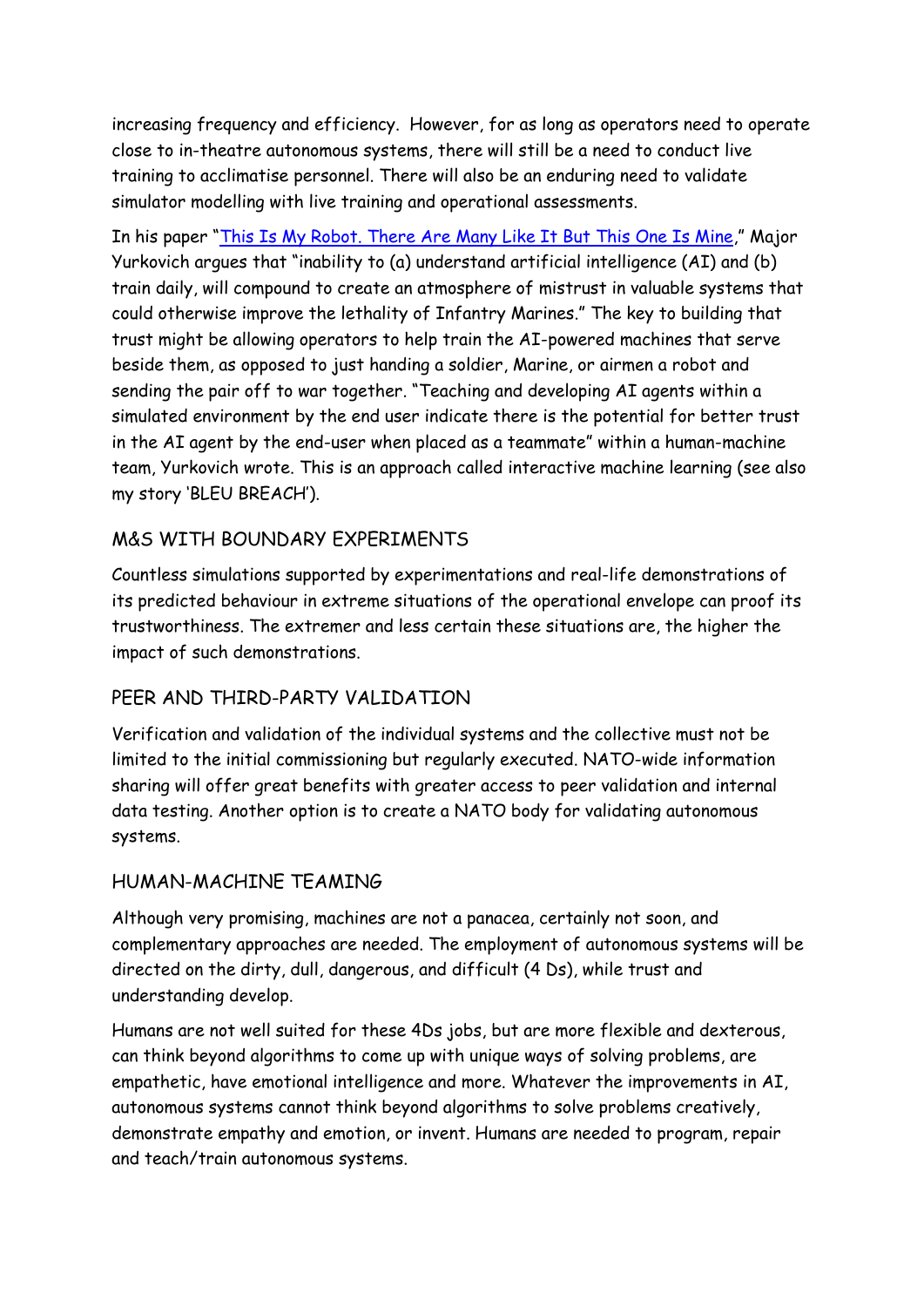Separately, autonomous systems and humans cannot reach beyond their inherent limitations. Together, in concert, machines and humans will improve capabilities beyond the simple sum of the components.

### MACHINE FOLLOWING HUMAN AND THE OTHER WAY

A specific type of human-machine teaming is the redundant tasking whereby one does the same as the other in serial. Trust increases as the gap between the measured performance of autonomous and human-controlled systems shrinks or tilts in favour of the first. As with most other approaches, this takes time and may even lead in the beginning to longer operations, but the effect of an autonomous system find for example a naval mine after a manned system cleared the field will be tremendous and worth the investment, even when that was during training or an exercise.

### HUMAN AGAINST MACHINE

Taking the former approach a bit further brings us to competitions of human against machines. Comparing the performances of a task that can be repeated by different teams demonstrates the value of autonomous systems. Having a set of tasks to perform has the additional value of showing which system is better in which scenario.

### MISSION IMPOSSIBLE

When operators have great faith in the ability of their system, they may be willing to try a mission deemed nearly impossible. A task that others have tried and failed may convince sceptical of the trustworthiness of the machine. These may come in the form of real tasks or as a challenge. A good challenge is a task considered only possible in a not-so-near future.

## TRUST BY USE AND IMPROVE

The last possibility is to earn trust by using the systems as early as possible. Every group has early adopters willing to put effort into improving systems that are not fully mature. Through their willingness to test the systems in different situations and giving feedback on possible improvement, the system will mature faster than through conventional validations procedures. This group of operators will also have a much better understanding of the capabilities of the machine. We should involve real operators as early as possible in the spiral development of autonomous systems.

#### THE REAL CHALLENGE: MACHINE LEARNING

Current machines are not learning on the job, but in preparation of it, the machine, unlike its human counterpart, that leaves is the same one that returns (unless somebody has tampered with it). Their neural network is frozen at the start of the mission and not updated with experience.